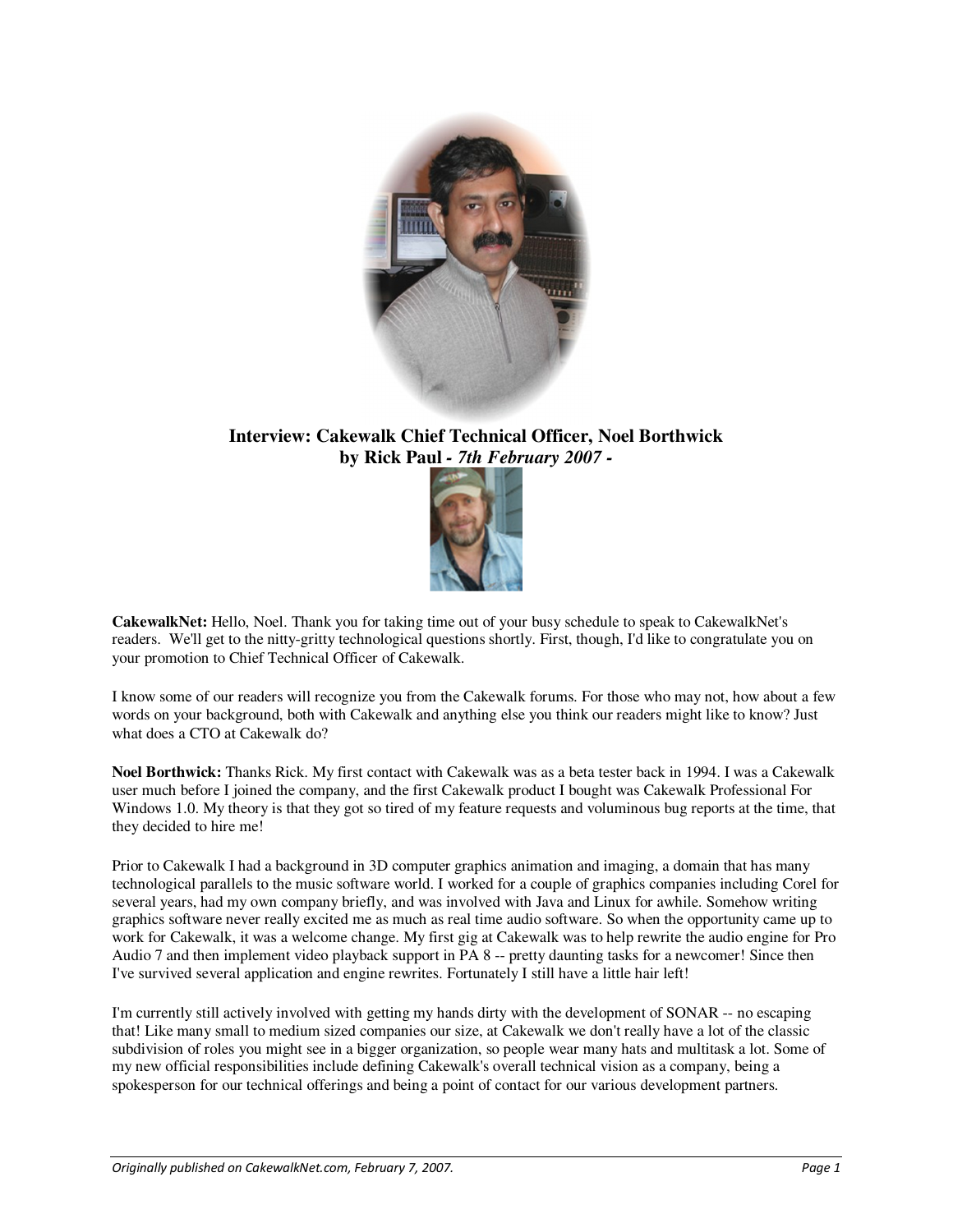Finally, my first love has been jazz guitar. I've played jazz since I was a teenager and it's still an active pursuit of mine. I've been fortunate to have been able to combine my passion for this alongside working on software for musicians.

**CakewalkNet:** There have been a few big announcements recently that could have a big impact, be it now or in the future, on SONAR users. Of course, the latest news in the world of Windows PCs in general is the availability of Microsoft Windows Vista, the first major release of Windows in half a decade. Cakewalk had its own recent announcement with the availability of the SONAR 6.2 upgrade, including the industry's first native support for Vista.

Meanwhile, there's been a lot of buzz, both positive and negative, about Vista in general. We'll talk a little more about specific technologies later, but first I'm going to ask the question that seems to be on everyone's mind: Why should I, as a SONAR user who is happily using SONAR with Windows XP, consider moving to Vista? Am I better off adhering to the principle of, "if it isn't broke, don't fix it?" or are there some concrete things Vista brings to the table that could make my SONAR experience better? For example, assuming the same computer system I'm using already under Windows XP, should I expect SONAR performance under Vista to stay the same, improve, or worsen, and in what ways and by how much?

**Noel:** That's a good question. Having been through more than five Windows incarnations as a software developer, I would say, the question you should first ask is whether you have a hardware upgrade planned. While Vista is compatible with previous generation hardware for the most part, it has several enhancements that may require current generation hardware for optimal performance. If your hardware doesn't satisfy the minimum requirements of Vista you may get degraded performance in SONAR due to the operating system overhead. There are many variables obviously, but based on tests we have done in-house, using hardware with a higher Vista Performance rating, you should see equivalent or better performance with SONAR. Regarding Vista itself, there are definitely more audio centric enhancements in the OS than there were in XP. SONAR 6.2 takes advantage of some of the relevant new audio features in Vista and Vista's redesigned audio stack can also buy you greater stability and more CPU efficiency. But the bottom line is, if you are running a stable setup that gives you the features you want today, then there is no pressing reason to upgrade your OS.

**CakewalkNet:** Let's talk about some specific Vista technologies that were highlighted in Cakewalk's announcement. The first is WaveRT drivers What are they, and what do you see happening with respect to audio interface manufacturers making these available in the SONAR 6.x time frame? How do these fit alongside the general SONAR driver support models such as WDM and ASIO? One of the questions I've heard quite a bit is, if I'm running a screamer of a Core 2 Duo system where I can even run my most complex mixes at 2 milliseconds of latency without a hiccup, what does "enhanced CPU performance at low latency audio playback settings" really mean?

**Noel:** WaveRT is Microsoft's new model for low latency audio drivers. It's the first time we've seen a focus from MS on a model that was truly designed with low latency audio in mind so this is an achievement in itself. While it is not impossible to have very efficient drivers under XP, you see a lot of variation in driver quality due to lack of a standardized driver mechanism for efficient low latency audio streaming. The WaveRT specification fills this gap by providing a well-defined solution for low latency audio streaming. The model has many technical merits over the previous generation XP WaveCyclic drivers. Most notably WaveRT drivers expose a shared user mode data buffer and clock register that can be directly accessed by the host software. Shared user mode direct access means no expensive user/kernel transitions while streaming audio, as is particularly evident with WDM KS audio drivers on XP today. These transitions translate into extra CPU consumption particularly while streaming low latency audio.

As an example of the performance gains, in some initial tests I did, just using the stock Microsoft HDAudio.sys driver that ships with Vista, I was able to achieve around 3 MS latency in SONAR 6.2, with a built in consumer RealTek chipset on the motherboard. Based on our experience with similar devices in XP this is quite an achievement.

From the host application's point of view, the WaveRT architecture is fairly symmetric to WDM KS and in fact WaveRT drivers are really just a new class of WDM drivers. What differs is the mechanism by which we stream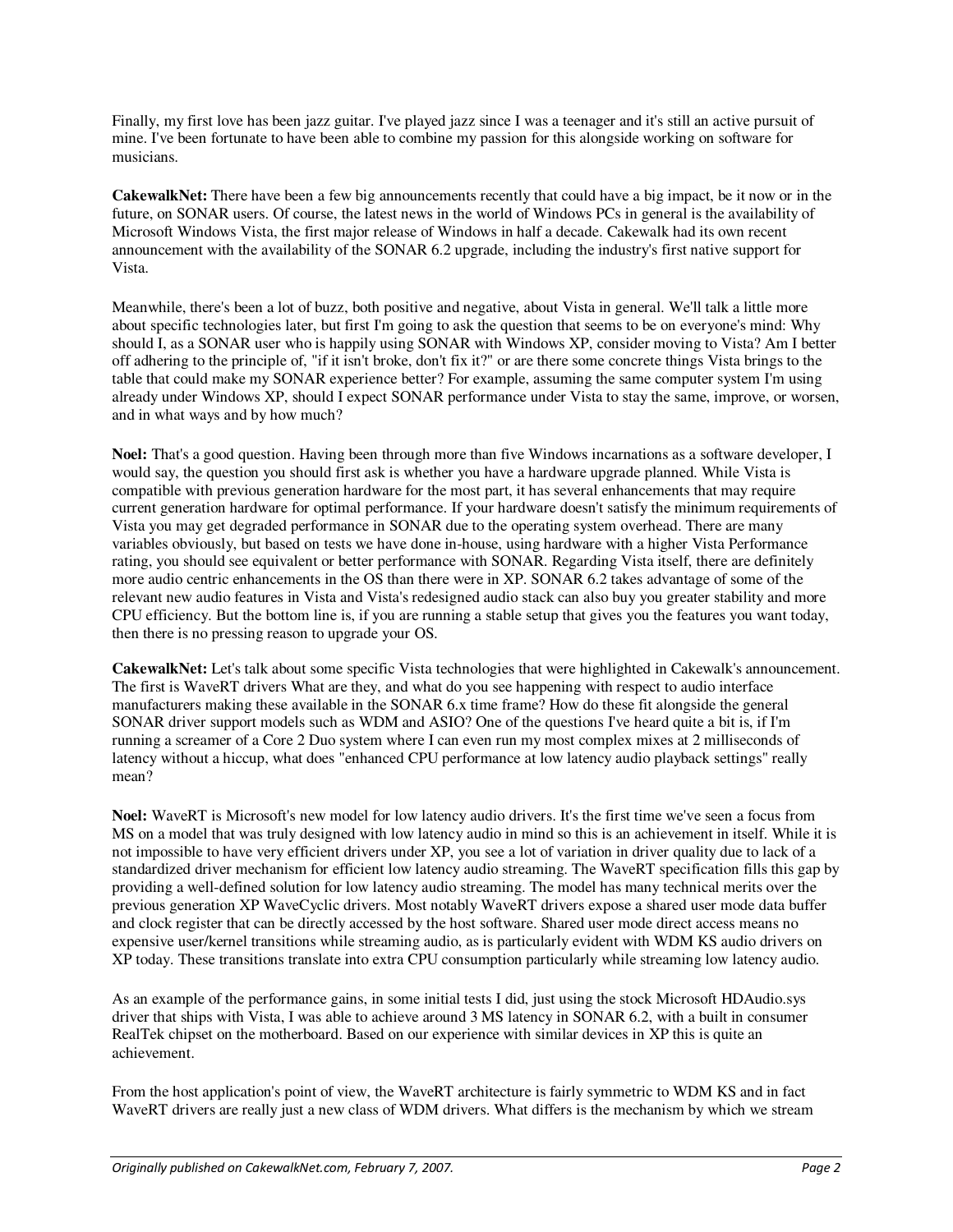audio to the driver. This is "event driven" and uses the shared data buffer exposed by the driver instead of IOCTL's as used with WDM KS. Regarding how these fit into SONAR, to access a WaveRT device, you pick WDM as the driver model and WaveRT drivers if available, show up in the enumeration with a [WaveRT] suffix to the driver name.

**CakewalkNet:** Another of the technologies mentioned is MMCSS (Multimedia Class Scheduler Service) support. Cakewalk's announcement indicates this gives important SONAR processes, such as the audio engine, prioritized access to CPU resources. Is this important in practice? Can you shed some light on practical cases where this might make a difference? For example, will it help with a finely tuned DAW? What about the multi-purpose system where someone is always moving back and forth between checking e-mail in Outlook, reading the Cakewalk forums or CakewalkNet on the web, and composing their latest masterpiece in SONAR 6.2?

**Noel:** You can think of MMCSS as giving you an extra layer of protection against other applications/processes competing for your CPU resources. While streaming audio in a real-time application such as ours, there are a myriad other threads and processes running in the background, even on a finely tuned system, all competing for your CPU. The scheduler in Windows manages these threads, allocating CPU time-slices to them based on their thread priorities. Under XP threads of equal priority have the same chance of running or being interrupted by another thread, so performing an operation elsewhere in Windows can potentially compete with the audio engine streaming threads.

When you register your critical threads with MMCSS you are essentially buying extra insurance against these threads being interrupted. This translates into fewer potential glitches. One of the tests I did while implementing this was to start playback in SONAR 6.2 with a fairly CPU bound project. During playback I did all I could to sabotage playback - I launched a bunch of office applications and about 20 instances of IE7 each opening the home page. While all this was happening SONAR just kept going with barely a glitch! Under XP you would most likely drop out or glitch a lot more under such stress.

So yes if you are a user who likes to multitask with other applications, this will benefit you. Even if you have a fine tuned system, you are getting "glitch insurance" against the OS itself -- i.e. launching Windows Explorer itself can cause interruptions.

**CakewalkNet:** Are there other areas of Vista's technology or features that provide benefits for SONAR or SONAR users?

**Noel:** In a word, stability. Vista's audio stack has been re-architected so that many components that previously lived in kernel mode now live in user mode. This means there is a much smaller likelihood of a driver bringing down the entire operating system. This translates into fewer blue screens or spontaneous reboots due to driver failures.

**CakewalkNet:** There has been a lot of chatter lately about various reports of Vista imposing itself in ways that inconvenience users. A few specific areas I've heard mentioned include high memory requirements, dealing with unsigned drivers (which most pro and semi-pro audio devices have, at least in the Windows XP world), DRM (Digital Rights Management) restrictions, and pop-up dialog boxes related to needs for administrative privileges. Can you shed any light in this area? Are any of these issues, or other new Vista "protections", likely to have practical impact on SONAR users' workflow or configuration needs?

**Noel:** Several independent questions here...

You pretty much need to have signed drivers in Vista especially X64, which refuses to load such drivers unless you press F8 at boot up time and choose "Disable Driver Signature Enforcement" from the menu. X86 is somewhat less strict about enforcing signed drivers.

Regarding admin privilege popups, you will not see any of these popups while running SONAR 6.2 under Vista. 6.2 is fully Vista UAC compliant, so no operations in the application (other than registration itself) require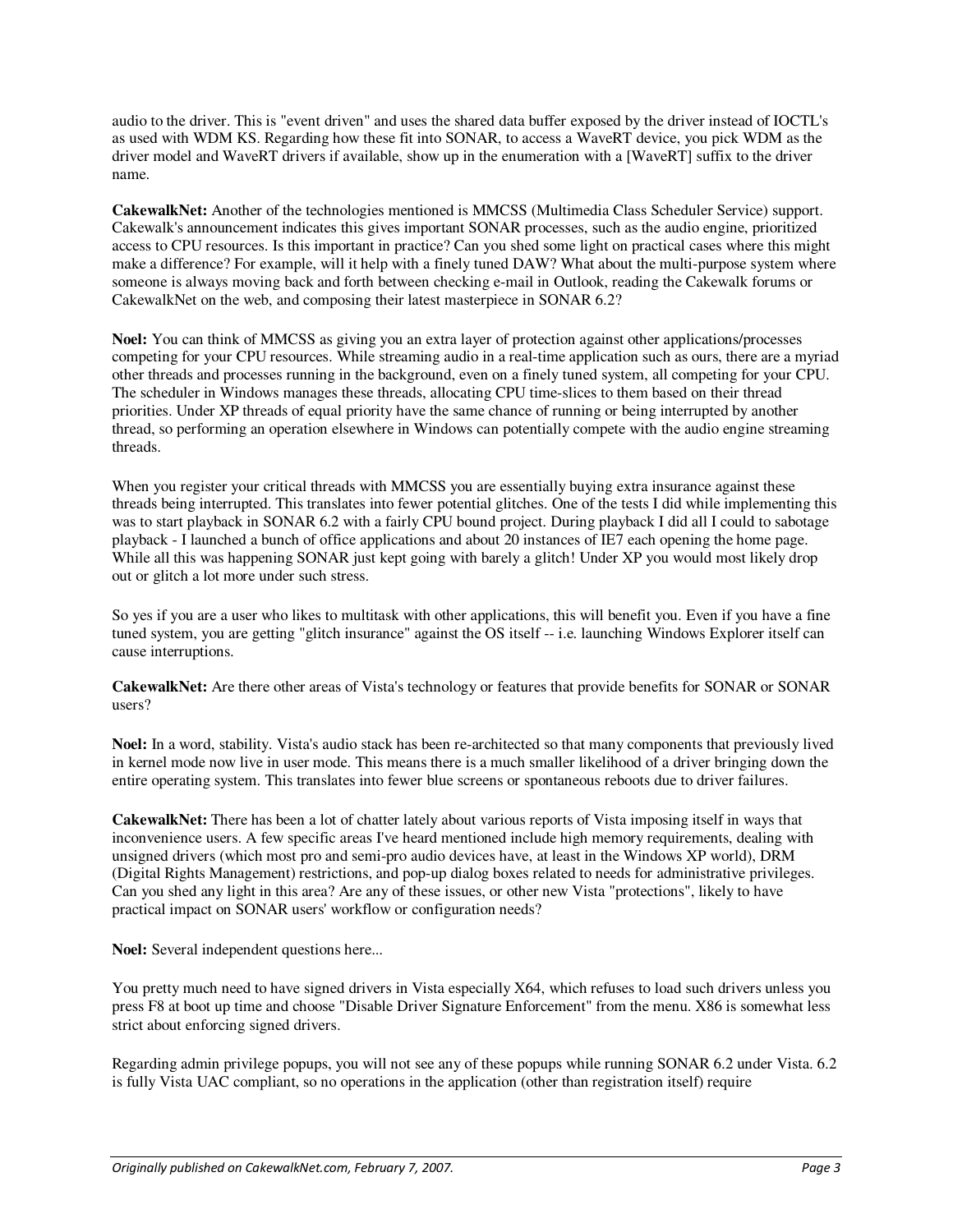administrative privileges anymore. This was one of the changes we made to 6.2 in order to properly support UAC and ensure a smooth user experience while running SONAR in Vista.

**CakewalkNet:** I hate to put you on the spot, but, to sum up this Vista segment, do you have any general advice for SONAR users on Vista? Is it a must-have upgrade? Something to wait and see on? Somewhere in between? Also, the question I hear asked second most frequently regarding Vista is, "if I decide to move to Vista, which of the versions available do I need to support SONAR's needs?"

**Noel:** Vista is certainly going to be Microsoft's OS going forward. Upgrading to a new OS is always a decision that needs to be carefully weighed, especially if you already have a stable configuration. If you are building a new computer setup or buying one, I would think there are compelling reasons to consider Vista over XP. As long as you have drivers for all your hardware, SONAR 6.2 is Vista-ready today.

A good resource to figure out Vista versions is Microsoft's official Windows Vista Product Guide.

While choosing a Vista version some considerations to ask are how much RAM would you ever want to run on this OS and how many CPU's would you ever need. Note that only Vista business and higher support dual physical CPU's. The other versions support multi core CPU's but only one physical CPU.

The per OS RAM capabilities are as follows:

Vista 64 bit: Windows Vista Business: 128GB+ Windows Vista Home Premium: 16GB Windows Vista Home Basic: 8GB

Vista 32 bit: Windows Vista Home Premium: 4GB Windows Vista Home Basic: 4GB

**CakewalkNet:** Let's talk about some of the other highlights of SONAR 6.2. Perhaps one of the most intriguing, and my personal favorite thus far, is X-Ray Windows.

For our readers who haven't checked this feature out yet, X-Ray Windows can save a lot of time formerly spent moving plug-in windows around the screen, or minimizing and restoring them, when you need to access other parts of the SONAR screen obscured by one or more plug-ins. Instead, you simply hover your mouse over the plug-in window, hit a shortcut key (Shift-X by default), and the plug-in becomes mostly transparent. You can then tweak whatever is behind that plug-in, then, when you're done, you hover over the plug-in again, hit the same shortcut key, and you're back to being able to tweak the plug-in's settings.

This seemed to come out of left field, but represents a major workflow improvement. Can you shed some light on the history of this feature?

**Noel:** Indeed it came out of left field! X-Ray is one of those "rogue programmer" features, the idea for which came from one of our new developers. Most of us at Cakewalk eat our own dog food, so he is an avid SONAR user in his personal studio. He was frustrated by the fact that he had to keep resizing and moving plug-in windows each time he wanted to tweak his mix or edit in the track view or console. So he hacked his private SONAR build to do this dynamic transparent windows thing using a keyboard shortcut. When he showed it to some of us on his machine we all thought it was cool, and the feature was officially approved and christened X-Ray. As they say necessity is the mother of invention! Of course he had to do a lot more work than he bargained for in order to get the feature working across the rest of the application so he might think twice the next time.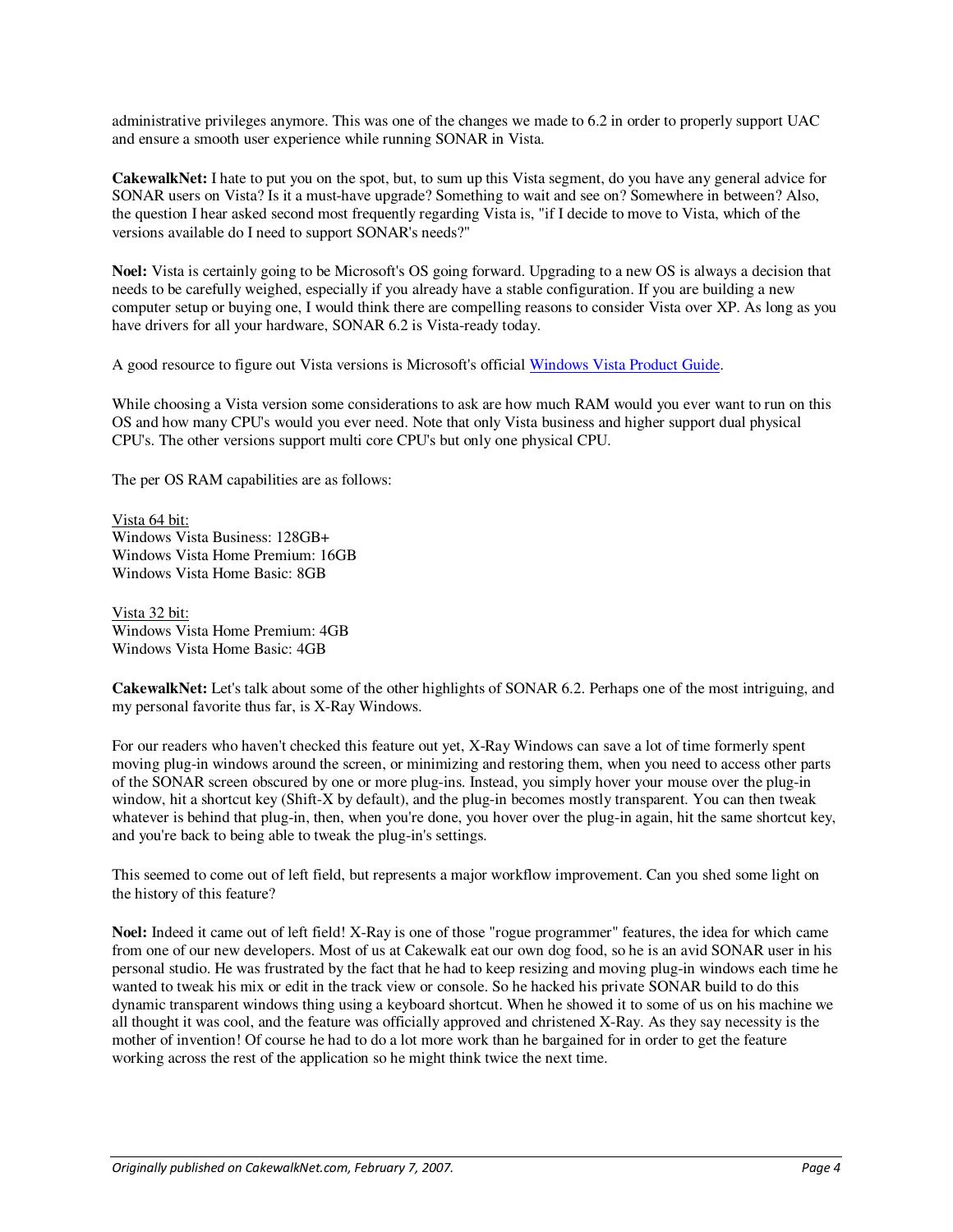**CakewalkNet:** ACT (Active Controller Technology), which was first introduced in SONAR 6.0, has also seen significant enhancements in SONAR 6.2. Would I be correct to guess these enhancements represent a combination of features that may have been on the drawing board prior to SONAR 6, but just couldn't be completed in time, and features that arose out of initial feedback from SONAR 6 users? What is Cakewalk's general vision for where ACT fits into the modern studio and/or live environment, and its relative state of evolution at this point in time versus what might be coming in the future?

**Noel:** Yes. There were some changes to 6.2 that were originally slated for the 6.0 release but never made it into the schedule. Additionally we added several enhancements in response to user feedback to ACT. This is common after a new feature is "road tested".

ACT is definitely one of the coolest new features available in SONAR 6. (For the uninitiated, ACT is a technology that lets your MIDI controller/surface follow your context as you navigate around the application. Click a synth, you've got a synth controller. Click a reverb, you've got 'verb knobs. Click on the track strips and switch back to oldschool control surface parameters.) Musicians and engineers have always needed the ability to control the myriad of parameters on instruments and other hardware devices. In the past this could be a daunting task to set up remote control via MIDI CC's to automate these controls. ACT addresses this by making this task adaptive -- it's one of those features that can intelligently learn from your workflow and adapt to it, simplifying access to your gear.

In terms of the future, the most promising thing is that several 3rd parties are ACT-enabling existing surface plugins or creating new plug-ins that will support ACT.

For your reference, these are the improvements to ACT as of SONAR 6.2:

# Framework Changes:

- 1. Support for opening/closing surface property page from the surface
- 2. Support for opening/closing/changing focus to any plug-in property page from the surface
- 3. Support for navigating to next/previous plug-in property page from the surface

# ACT controller plug-in:

- 1. Support for infinite encoders
- 2. Support for sysex (MMC) buttons
- 3. Ability to broadcast hardware initialization messages
- 4. "Match" and "Jump" capture modes (previously only had Jump)
- 5. Support for framework changes above

#### Other plug-ins:

- 1. Dedicated Edirol PCR 300 controller
- 2. Existing Edirol PCR30 plug-in now supports Framework changes mentioned above.

## Host Changes:

- 1. ACT lean buttons on all property pages.
- 2. Ability to import ACT Learn XML files

**CakewalkNet:** Without going down a detailed feature list, are there any other SONAR 6.2 features, perhaps some of your personal favorite additions or changes, that you'd care to highlight for our readers?

**Noel:** You can see a detailed list of 6.2 features here:

## http://www.cakewalk.com/sonar/62.asp

Besides the big bullets, the following less obvious updates are also interesting to me: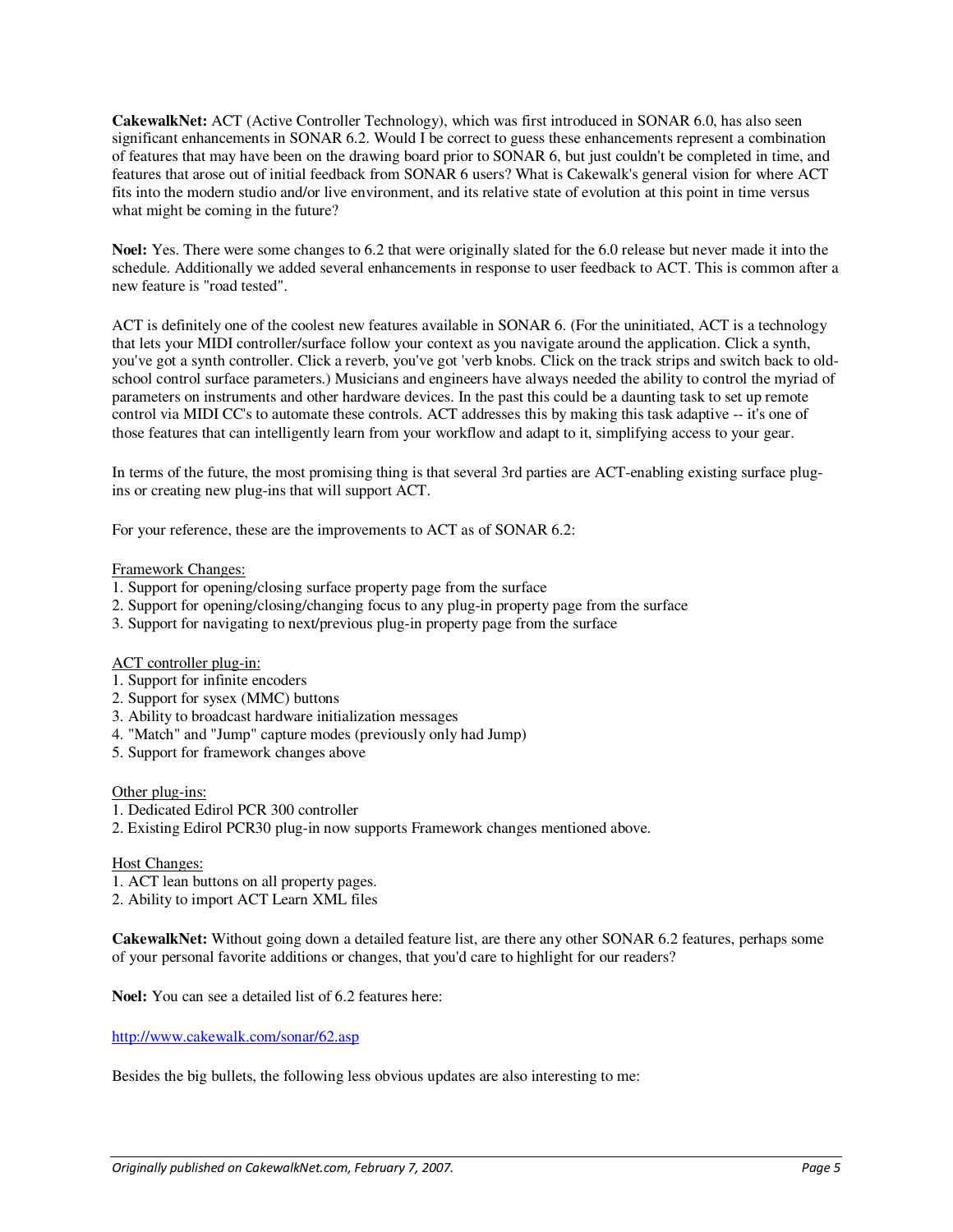1. 6.2 has numerous optimizations. One such interesting optimization is that we doubled the performance for wave picture computation. This is especially noticeable if you have a multiprocessor/multi-core machine, since we now parallelize the computation of wave pictures in the background and draw them as they are being computed. With these improvements, after recording or importing audio you no longer need to wait until the entire picture is computed until you can see the audio. Its cool to watch the parallelized waves draw if you have a dual or quad core machine!

2. Another useful feature that sort of came out of the UAC changes we made for Vista, is the fact that you can now run SONAR with multiple user profiles on the same computer. I.e., you can now create completely independently tweaked configurations of SONAR on the same computer and switch to them by simply logging in to the corresponding user profile in XP or Vista. In a networked environment you can even set up per user folders that are stored on a network share instead of your local hard drive. This is very useful for our academic users who have been asking for this sort of functionality for a long time. This scheme can also be helpful for normal studio users who want to create a per client configuration of SONAR, or create a profile that is tweaked and set up for different hardware configurations.

3. S6.2 supports selecting mono outputs from virtual instruments. An interesting "featurette" that evolved from the development of this feature, is that you can now route an output from any synth to multiple tracks simultaneously. This opens up some interesting routing and effects processing scenarios. For example you could route the same output of a synth to two synth tracks and process them completely independently, and mix the results with independent gain and pan control in real time. You couldn't do this earlier without bouncing down the output first.

**CakewalkNet:** With the advanced state of DAW technology these days, I hear a lot of people saying they don't need yearly upgrades to SONAR, because SONAR "X" (where "X" may go as far back as 2.2, but is typically 4 or 5) already does everything they need. Can you talk a bit about the general challenge of finding new, compelling features to warrant users' upgrading? Any hints you can give us on where SONAR might be going beyond version 6.2?

**Noel:** It's always a challenge. SONAR is a very mature application and does a lot of things. Any new functionality we add requires careful thought and design, since it needs to integrate with the rest of the application features. These days our focus is all about simplifying workflow and making it easier for users to do complex tasks easily. You can see some of this initiative in SONAR 6 with ACT and integrated plug-in management, for example.

In future versions of SONAR we will continue to make it easier for users to be creative without getting bogged down in the details of using their DAW.

**CakewalkNet:** There is one area in SONAR that has been a personal pet peeve of mine, and which I've heard many other users mention over time, in terms of not already having everything we need. I'm sure you've heard the same sorts of things, so you may be reading my mind already to know I'm speaking of the area of musical notation and SONAR's Staff View. This is particularly important to users who score for film or television using traditional techniques, as well as those of us who deal with complex arrangements. It is also one of the few areas where SONAR currently lags behind other prominent DAWs such as Cubase, Logic Pro, and Digital Performer. With Digidesign's recent purchase of Sibelius, one may also wonder if ProTools might soon have developments coming in this area. Does Cakewalk have any plans in this area for the foreseeable future? Is there anything you can share with our readers now?

**Noel:** SONAR has primarily evolved into a mega-DAW application over the years. We do get occasional requests to update our notation capabilities but it's always been a difficult choice to make for us, when weighing the maximum benefit to our customers versus available development resources. Notation is an area that only a relatively small percent of our users actively use and there are admittedly better tools for professional notation available. We do try to make incremental updates in each version -- there were a few minor notation updates in SONAR 6.

**CakewalkNet:** Of course, Cakewalk isn't only about SONAR. I understand there is a new Project5 upgrade coming this Spring, and Cakewalk has recently diversified into creating world class software instruments, not only for